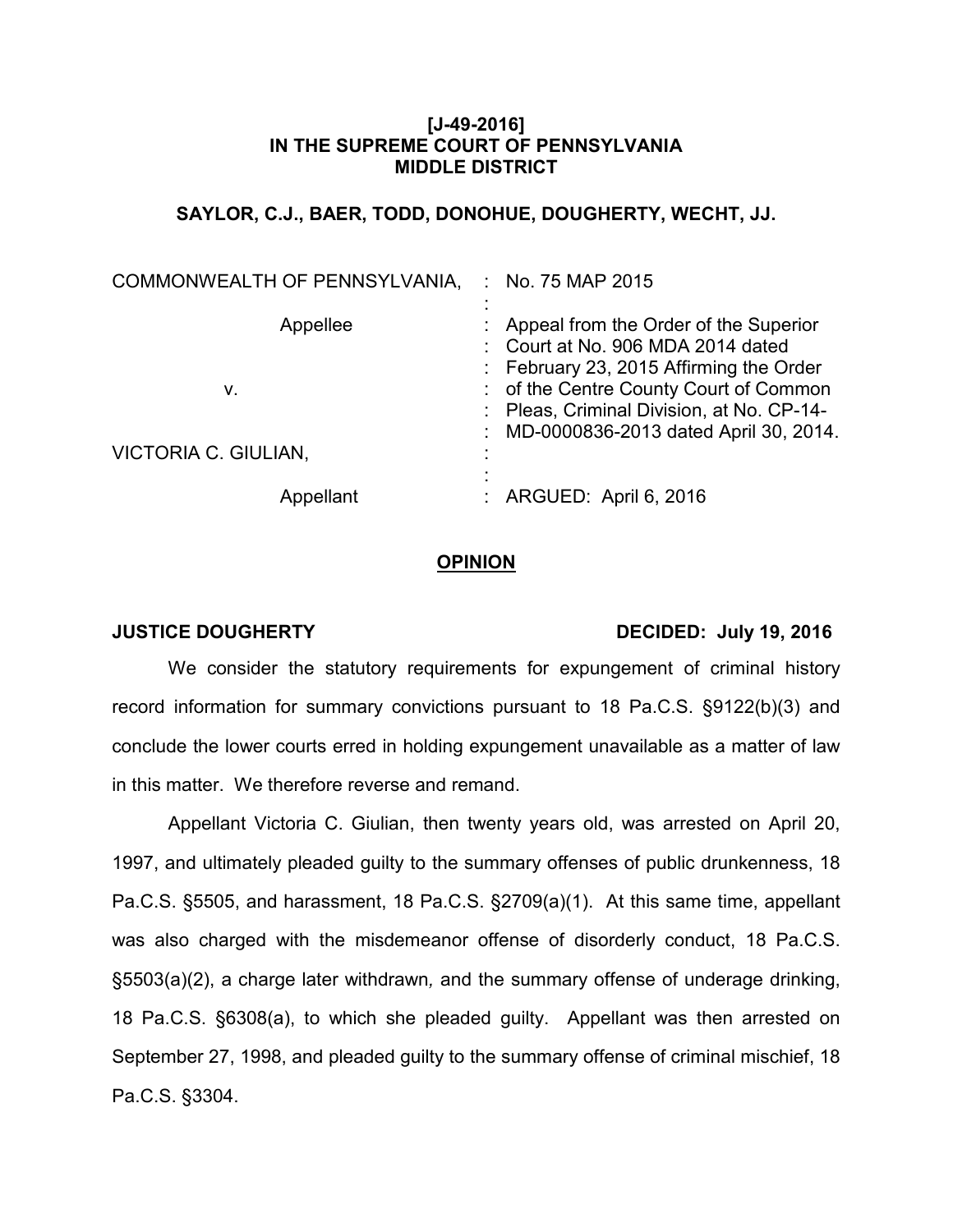Appellant has had no arrests since September 27, 1998. On May 8, 2013, appellant filed a petition seeking expungement of these summary convictions from her criminal history record under Section 9122(b)(3), which provides:

**(b) Generally.--**Criminal history record information may be expunged when:

 $\begin{array}{cccccccccc} \star & \star & \star & \star & \star \end{array}$ (3)(i) An individual who is the subject of the information petitions the court for the expungement of a summary offense and has been free of arrest or prosecution for five years following the conviction for that offense.

(ii) Expungement under this paragraph shall only be permitted for a conviction of a summary offense.

18 Pa.C.S.  $\S$ 9122(b)(3).<sup>1</sup>

The Commonwealth did not object to expungement of the withdrawn disorderly conduct charge and the guilty plea conviction for underage drinking, and the record of these charges was expunged. The Commonwealth did oppose expungement respecting the other offenses, however. The Centre County Court of Common Pleas granted the petition with regard to the 1998 criminal mischief conviction, but denied expungement of the records relating to the 1997 public drunkenness and harassment convictions. The court acknowledged appellant was "conviction free for 16 years" after 1998, but determined appellant was not entitled to expungement of the earlier convictions because her 1998 arrest and plea meant she did not remain free of arrest or prosecution for "at least five years following the 1997 convictions" as required by subsection (b)(3)(i). Trial Court Opinion, 7/16/14, slip op. at 4.

 1 Subsection (b) also allows discretionary expungement when an individual "reaches 70 years of age and has been free of arrest or prosecution for ten years following final release from confinement or supervision," 18 Pa.C.S. §9122(b)(1), or "has been dead for three years." 18 Pa.C.S. §9122(b)(2).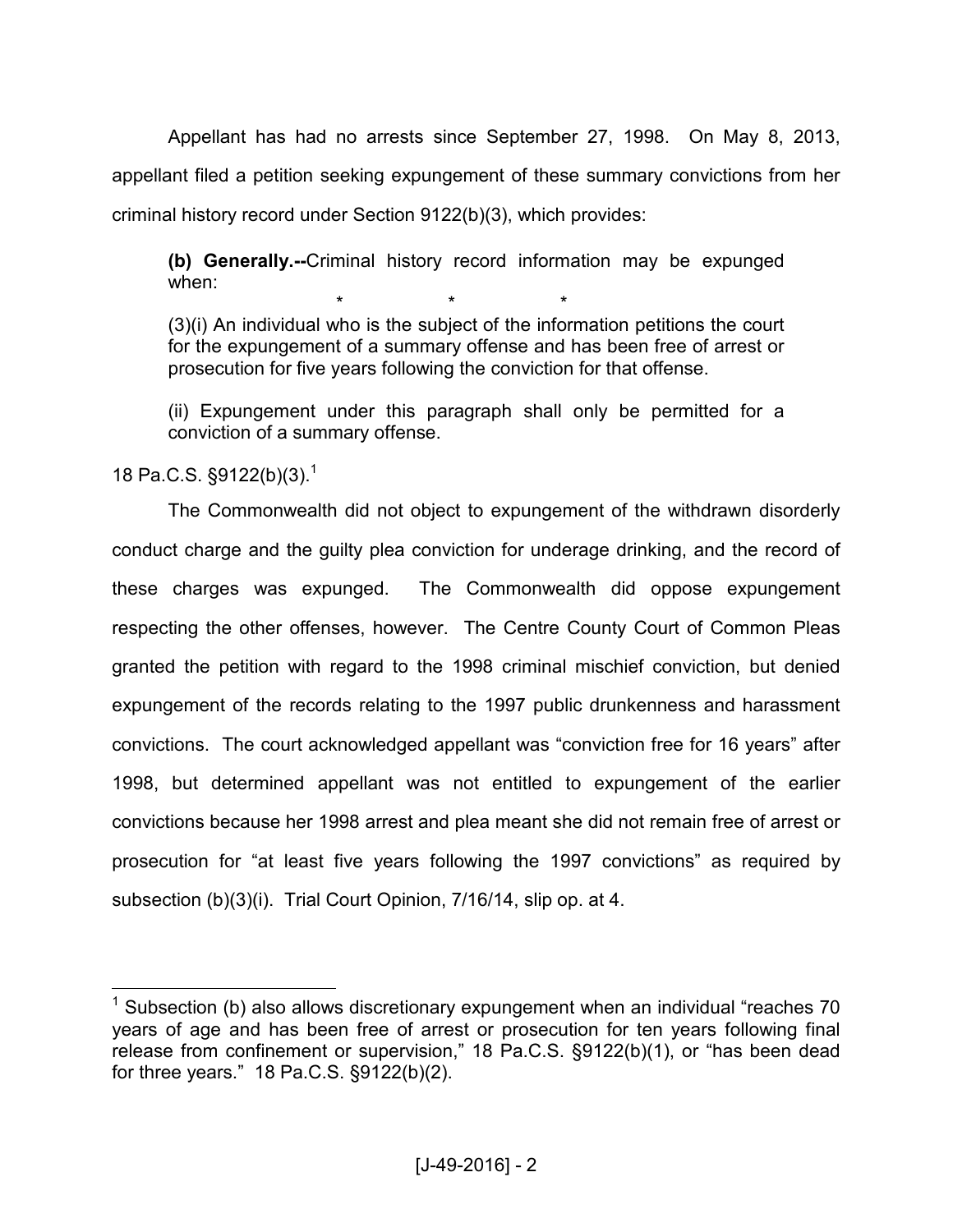Appellant filed an appeal to the Superior Court, which affirmed the trial court in a brief published decision. *Commonwealth v. Giulian*, 111 A.3d 201 (Pa. Super. 2015). The panel recognized penal statutes are to be strictly construed under the rule of lenity, with ambiguities resolved in favor of the defendant. *Id.* at 204. However, the panel considered the language of Section 9122(b)(3)(i) to be clear and unambiguous and held the language supported the trial court's reading of the term "free of arrest or prosecution for five years following the conviction." *Id*. The panel interpreted the statutory language as requiring appellant to remain free of arrest or prosecution for "the" five years "**immediately** following her conviction for the 1997 offense[s]," rather than for "**any**" fiveyear period following those offenses. *Id.* (emphases in original). In the panel's view, the reading proffered by appellant treated as surplusage the concluding statutory phrase, "following the conviction for that offense." *Id*.

Appellant filed a petition for allowance of appeal, and this Court granted review of the following question:

Did the Superior Court commit an error of law in finding that the Petitioner was not statutorily eligible to have her summary convictions expunged pursuant to 18 Pa.C.S.A. § 9122(b)(3) despite the fact that Petitioner has been free of arrest and prosecution for more than sixteen years following the convictions, over ten years longer than the statutory requirement?

*Commonwealth v. Giulian*, 122 A.3d 1029 (Pa. 2015).

 Appellant argues she is eligible to have the records of her 1997 summary convictions expunged because she has been free from arrest and prosecution for more than sixteen years following those convictions, over ten years longer than the five-year requirement set forth in Section 9122(b)(3)(i). Appellant asserts the Superior Court incorrectly read into the statute a requirement that the five arrest-free years be "immediately" following the conviction sought to be expunged, when the actual text of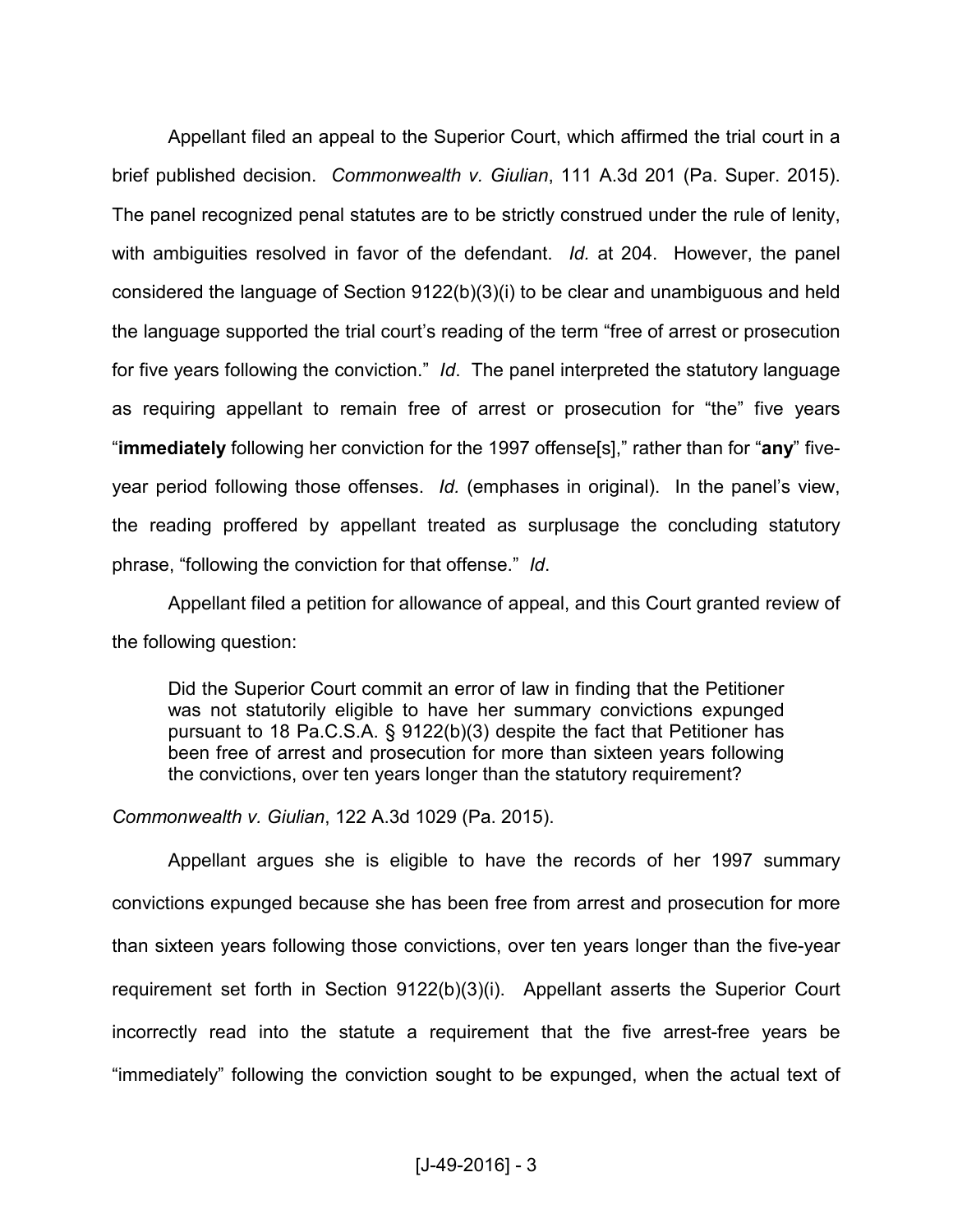the statute does not include that qualifier. Appellant claims courts should not add words or phrases when construing a statute unless the words are "necessary for a proper interpretation, do not conflict with the obvious intent of the statute, and do not in any way affect its scope and operation." Appellant's Brief at 11, *citing Commonwealth v. Segida*, 985 A.2d 871, 875 (Pa. 2009). Appellant points out the General Assembly has used "immediately following" in other statutes when it intends to qualify timing in this way, and thus the omission of the phrase from Section 9122(b)(3)(i) is telling. Appellant's Brief at 12, *citing, e.g.,* 18 Pa.C.S. §9143 (Office of Attorney General has power to promulgate guidelines for implementation of statute for period of "one year immediately following the effective date of this section").

 In a second textual argument, appellant points to the absence of the definite article "the" to circumscribe the period referenced in Section 9122(b)(3)(i); she argues the Superior Court improperly supplied this limiting language to the statute when it interpreted it as requiring her to remain arrest-free for "the" five years "immediately following" the 1997 convictions. *Giulian*, 111 A.3d at 204. Appellant further stresses the Legislature's use of the present perfect tense — "has been free of arrest" supports her interpretation that the statute does not refer to any particular five-year period, and that period can occur recently, as opposed to the Superior Court's conversion of the language, in the final paragraph of its opinion, to read "**was not** free of arrest or prosecution." *Id.* (emphasis added). Moreover, appellant argues, the Superior Court's concern that her reading renders the final phrase of the statute surplusage is misplaced because the words "following the conviction for that offense" are necessary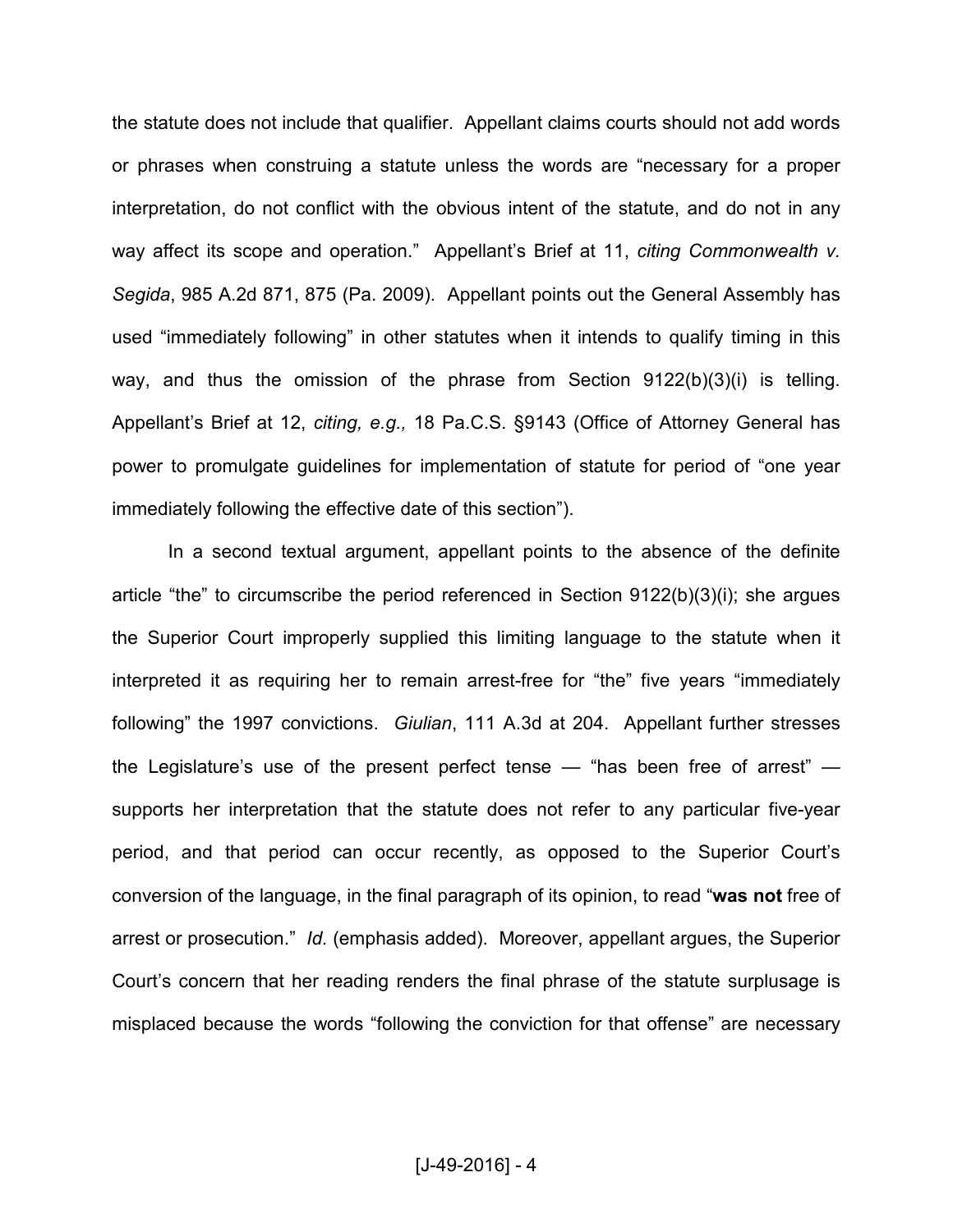to establish the possible start date for any five-year waiting period, *i.e*., the period begins **after conviction** for the summary offense.

 According to appellant, even if Section 9122(b)(3) is ambiguous, it is a penal statute which must ordinarily be strictly construed, *see* 1 Pa.C.S. §1928(b)(1), and under the rule of lenity any ambiguity must be construed in her favor. *See Commonwealth v. Fithian*, 961 A.2d 66, 74 (Pa. 2008) (if ambiguity exists in penal statute it should be interpreted in light most favorable to accused; where doubt exists, accused should receive benefit of doubt). In the alternative, appellant argues exceptions to remedial legislation — such as this expungement provision — are narrowly construed against the Commonwealth, because such a statute should be "construed liberally to effectuate its humanitarian objectives." Appellant's Brief at 22, *quoting School Dist. of Phila. v. WCAB*, 117 A.3d 232, 242 (Pa. 2015).

 Finally, appellant argues the General Assembly intended to allow rehabilitated individuals like herself to secure expungement of their minor summary citations, in order to achieve better access to jobs or housing, and so, to the extent there is an ambiguity, this Court should interpret the statute with this particular legislative intent in mind.<sup>2</sup>

 $\overline{\phantom{a}}$ <sup>2</sup> *Amici curiae* Juvenile Law Center, Homeless Advocacy Project, Defender Association of Philadelphia, X-Offenders for Community Empowerment, Pennsylvania Prison Society, Broad Street Ministry, Impact Services, and Resources for Human Development filed a brief in support of appellant, expanding on this particular argument involving the consequences of a narrowing interpretation of the availability of expungement. *Amici* posit that Section 9122(b)(3)(i) is ambiguous, and should be construed in favor of criminal defendants like appellant with low-level offenses, so they can overcome the substantial barriers created by a criminal record to finding employment or housing, or pursuing opportunities for higher education. *Amici* note research indicates individuals who are permitted to have their criminal records expunged or sealed are more likely to find jobs and less likely to be rearrested. *Amici* argue it is in the best interests of the citizens of the Commonwealth to allow low-level  $(continued...)$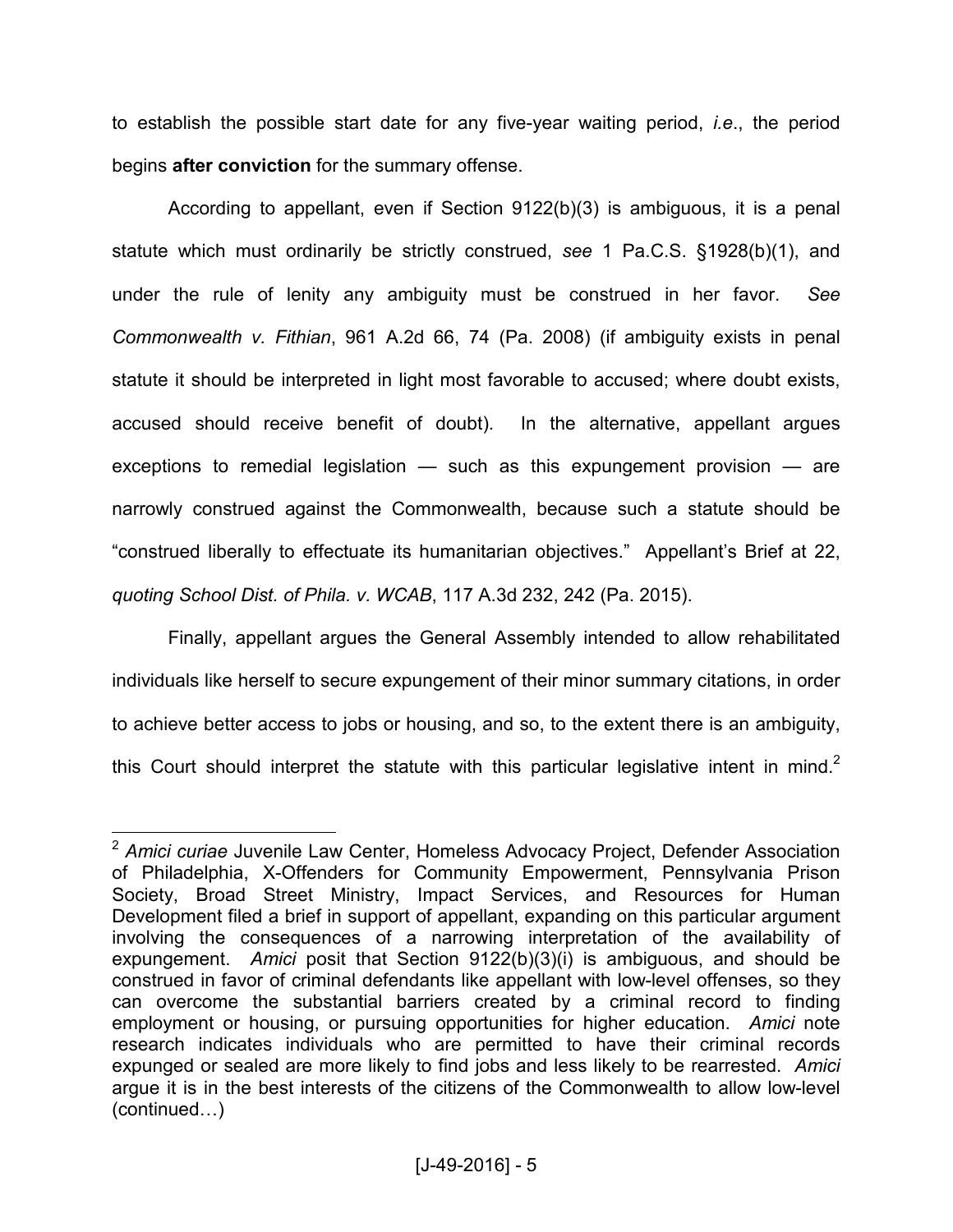Appellant claims the Superior Court's interpretation will produce absurd and unreasonable results, as it has here — where the record of the more recent summary citation was expunged while the older ones remain intact — and this cannot be the intent of the Legislature. *See, e.g*., 1 Pa.C.S. §1922(1) (presumption that General Assembly does not intend absurd, impossible or unreasonable result); *Banfield v. Cortes*, 110 A.3d 155, 168 (Pa. 2015) (same).

 Echoing the interpretation of the courts below, the Commonwealth responds that appellant's 1997 summary convictions cannot be expunged because she failed to remain free of arrest or prosecution for five years, due to her subsequent 1998 arrest and conviction. The Commonwealth claims the statute is clear and unambiguous in its meaning: "a defendant must be arrest or prosecution free for five years immediately following the conviction for the offense she wishes to expunge." Appellee's Brief at 8. The Commonwealth agrees Section 9122(b)(3) is a penal statute, *see id*. at 9, but, like the Superior Court below, claims it is free from ambiguity and so the rule of lenity does not mandate a reading in appellant's favor. *See Giulian*, 111 A.3d at 204. The Commonwealth asserts the statute makes plain the Legislature's intention that a conviction for a summary offense, no matter how old, can never be expunged if there is another conviction within five years of that first offense; under such circumstances, "the opportunity to expunge the initial summary offense disappears upon a defendant's subsequent arrest or prosecution and the focus turns to the new, subsequent offense." Appellee's Brief at 10.

 $\overline{a}$  $(n \cdot n \cdot \text{continued})$ 

offenders "to have a fair shot at becoming contributing members of society." *Amicus Curiae* Brief at 5.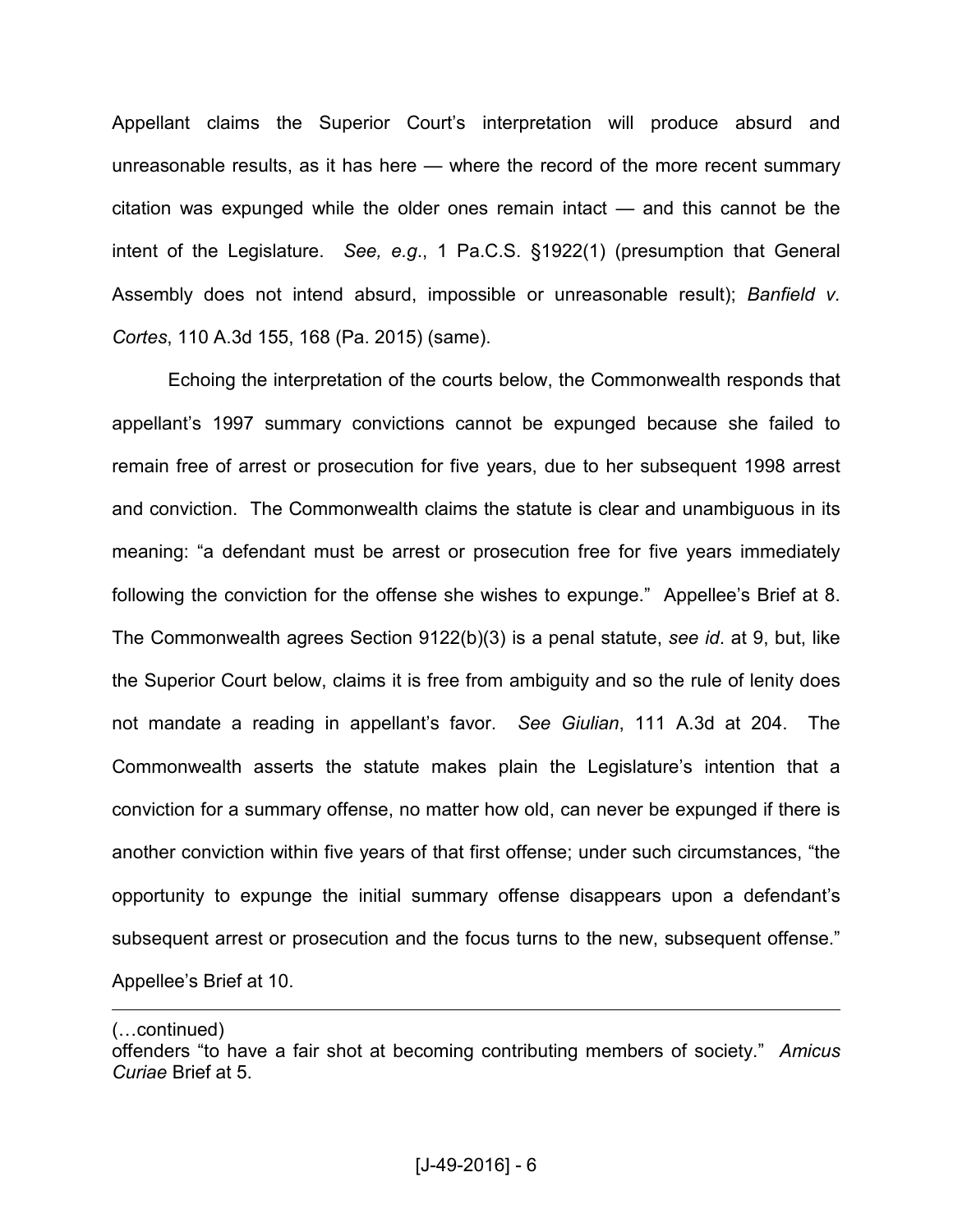The Commonwealth rejects what it characterizes as appellant's "public policy" argument that the statute should be interpreted to give her "a break through expungement." *Id*. at 13. Instead, according to the Commonwealth, the humanitarian goals of the Legislature are achieved under the statute because a defendant can "rid[ ] herself of the stigma associated with a summary offense conviction if she can simply remain arrest-free for five years following that conviction." *Id*. at 14. Otherwise, the Commonwealth claims, a defendant receives a "volume discount" — she could "commit a years-long summary conviction crime-spree, end the spree, then apply for expungement" five years after the last offense. *Id*. at 17.

 Finally, the Commonwealth argues expungement is left to the discretion of the trial court, even after both prongs of subsection (b)(3) are met, and while the court was thus within its discretion to expunge the 1998 offense, the Commonwealth posits there was no abuse of discretion in denial of expungement of the 1997 offense, where appellant was not eligible under subsection (b)(3). *Id*. at 17-19.

 The question presented is one of statutory interpretation and is therefore a question of law; our standard of review is *de novo*, and our scope of review is plenary. *Fithian*, 961 A.2d at 71 n.4. We have stated "[j]udicial analysis and evaluation of a petition to expunge depend upon the manner of disposition of the charges against the petitioner. When an individual has been convicted of the offenses charged, then expungement of criminal history records may be granted only under very limited circumstances that are set forth by statute." *Commonwealth v. Moto*, 23 A.3d 989, 993 (Pa. 2011), *citing, inter alia*, 18 Pa.C.S. §9122. At the same time, the permissive language of Section 9122(b) — providing "[c]riminal record history may be expunged" —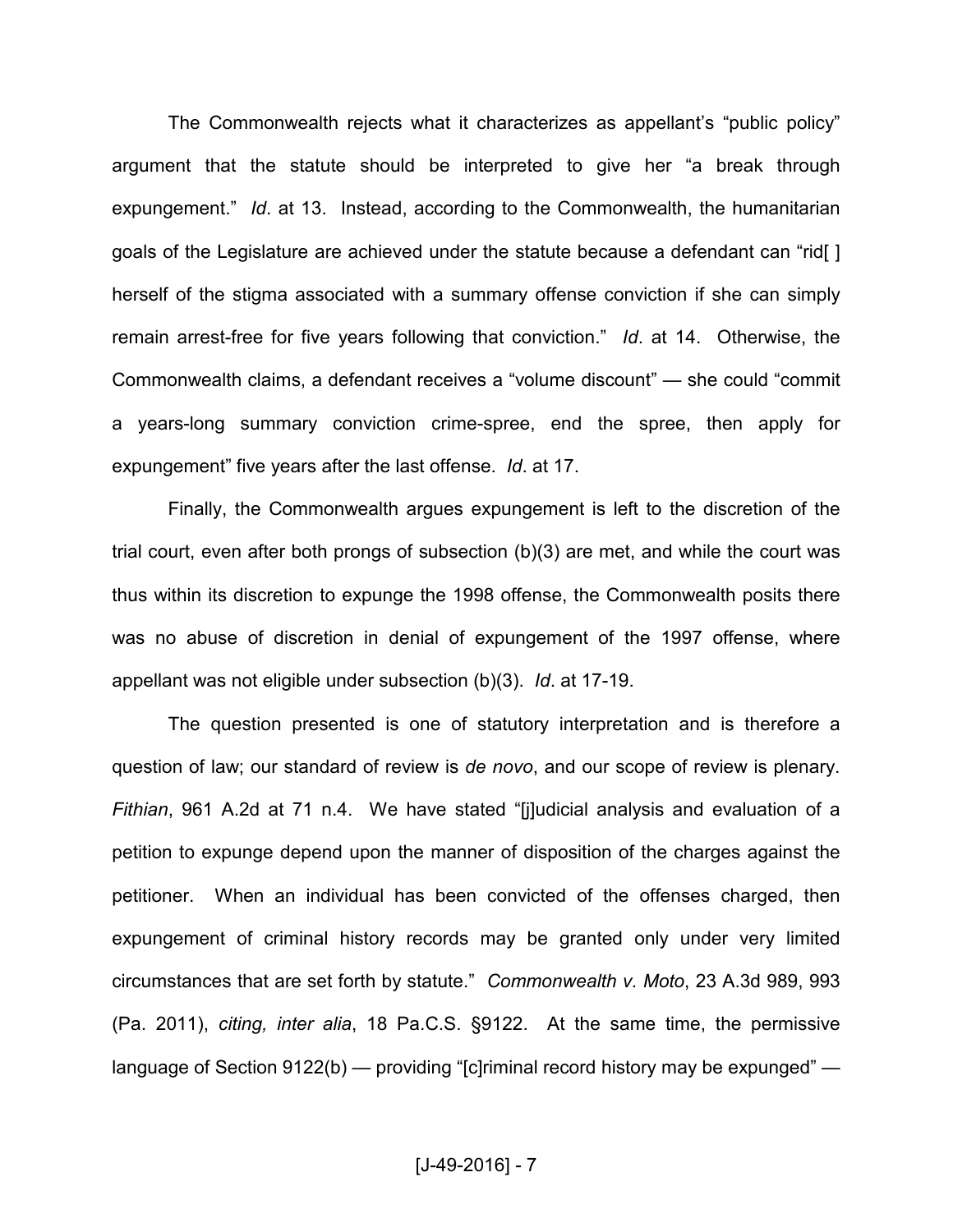clearly vests discretion in the court to expunge a qualifying record. *See also Commonwealth v. Wallace*, 97 A.3d 310, 317 (Pa. 2014) (decision to grant or deny petition for expungement lies in sound discretion of trial court); *Commonwealth v. Wexler*, 431 A.2d 877, 879 (Pa. 1981) (in determining whether to grant expungement court must balance individual's right to be free from harm attendant to maintenance of arrest record against Commonwealth's interest in preserving such record).<sup>3</sup> Subsection (b)(3)(i) then includes the relevant qualifying language regarding timing: the individual seeking expungement must be "free of arrest or prosecution for five years following the conviction for that offense."

 In matters involving statutory interpretation, the Statutory Construction Act directs courts to ascertain and effectuate the intent of the General Assembly. 1 Pa.C.S. §1921(a). A statute's plain language generally provides the best indication of legislative intent. *See, e.g.*, *McGrory v. Dep't of Transp*., 915 A.2d 1155, 1158 (Pa. 2007); *Commonwealth v. Gilmour Mfg. Co*., 822 A.2d 676, 679 (Pa. 2003). In construing the language, however, and giving it effect, "we should not interpret statutory words in isolation, but must read them with reference to the context in which they appear."

 3 It appears neither *Wallace* nor *Wexler* arose out of petitions for expungement filed pursuant to Section 9122; expungement was sought on different grounds. *Wallace*, 97 A.3d at 312-14 (inmate with "vast criminal history" of serious offenses sought expungement and other relief on generic due process grounds; no discussion of statutory grounds); *Wexler*, 431 A.2d at 879 (expungement petitions denied in January 1978, prior to 1979 adoption of statutory grounds for expungement). We cite *Wexler* because it sets forth useful factors for consideration by a court presented with a discretionary expungement request, and because it would appear the *Wexler* factors still have some force within the context of the statutory expungement scheme. *See, e.g., Moto*, 23 A.3d at 1002 (Saylor, J., dissenting, joined by Castille, C.J., and Orie Melvin, J.) ("[T]here is a colorable argument that the General Assembly intended to codify, rather than displace, this common law [expungement] scheme when it enacted Section 9122(a)(2) of the [Criminal History Record Information Act].").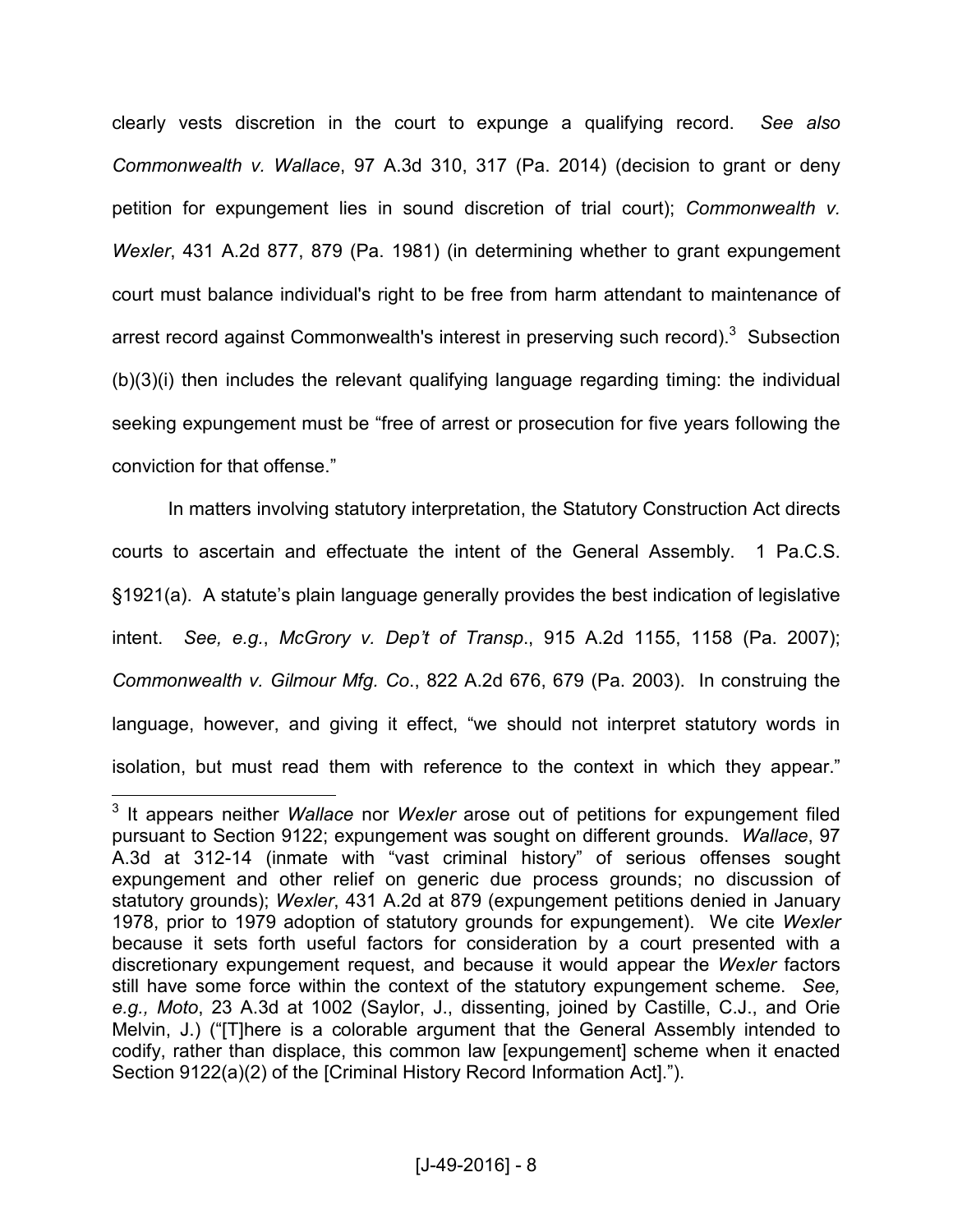*Roethlein v. Portnoff Law Assocs, Ltd*., 81 A.3d 816, 822 (Pa. 2013), *citing Mishoe v. Erie Ins. Co.*, 824 A.2d 1153, 1155 (Pa. 2003). *Accord Commonwealth v. Office of Open Records*, 103 A.3d 1276, 1285 (Pa. 2014) (statutory language must be read in context; in ascertaining legislative intent, every portion is to be read together with remaining language and construed with reference to statute as a whole).

 The United States Supreme Court also takes a contextual approach in assessing the plain language of statutes and in determining if an ambiguity exists. *See generally King v. Burwell*, \_\_ U.S. \_\_, \_\_, 135 S.Ct. 2480, 2489 (2015) ("If the statutory language is plain, we must enforce it according to its terms. But oftentimes the meaning — or ambiguity — of certain words or phrases may only become evident when placed in context. So when deciding whether the language is plain, we must read the words in their context and with a view to their place in the overall statutory scheme." (internal quotation marks and citations omitted)); *Yates v. United States*, 1U.S. <sub>1, 1</sub>, 135 S.Ct. 1074, 1081-82 (2015) ("'[T]he plainness or ambiguity of statutory language is determined [not only] by reference to the language itself, [but as well by] the specific context in which that language is used, and the broader context of the statute as a whole.' Ordinarily, a word's usage accords with its dictionary definition. In law as in life, however, the same words, placed in different contexts, sometimes mean different things." (internal citations omitted)).

 When a statute is ambiguous, we may go beyond the relevant texts and look to other considerations to discern legislative intent. "Where statutory or regulatory language is ambiguous, this Court may resolve the ambiguity by considering, *inter alia*, the following: the occasion and necessity for the statute or regulation; the circumstances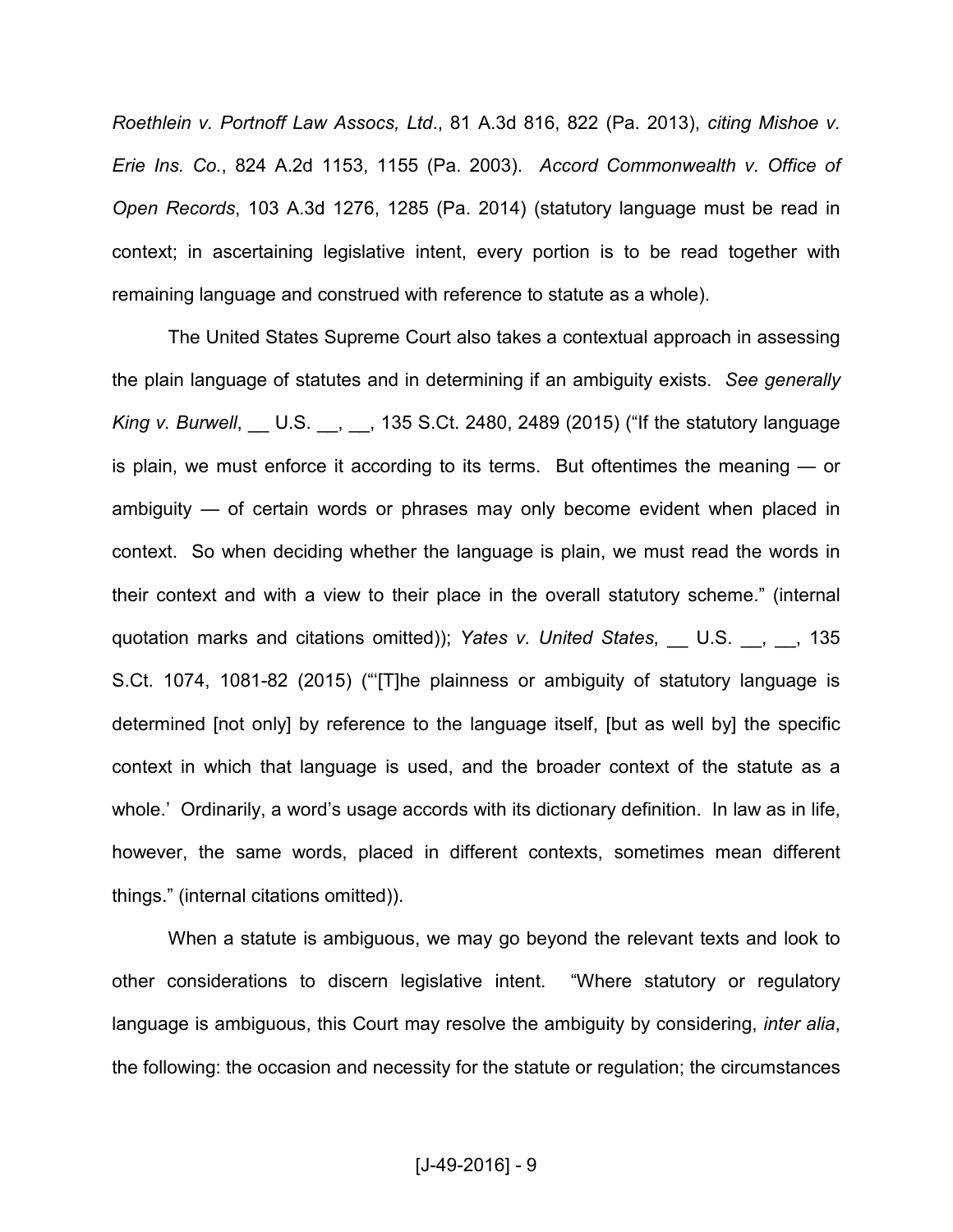under which it was enacted; the mischief to be remedied; the object to be attained; the former law, if any, including other statutes or regulations upon the same or similar subjects; the consequences of a particular interpretation; and administrative interpretations of such statute." *Freedom Med. Supply, Inc. v. State Farm Fire & Cas. Co*., 131 A.3d 977, 984 (Pa. 2016), *citing* 1 Pa.C.S. §1921(c).

 The parties here argue Section 9122(b) is clear and unambiguous and that its plain terms support their respective readings – which are squarely opposed. When the parties read a statute in two different ways and the statutory language is reasonably capable of either construction, the language is ambiguous. *Id.* Unlike the Commonwealth, we believe this provision is, at a minimum, ambiguous. Appellant's textual points concerning the language of the statute are certainly plausible, so much so, in fact, the Superior Court resorted to adding words to the statute in order to dismiss appellant's argument. For example, the statute does not include the definite article "the" or the word "immediately" in order to circumscribe the time period referenced in Section 9122(b)(3)(i); the Superior Court itself supplied this limiting language to the statute by concluding a defendant must remain arrest-free for "the" five years "**immediately** following" the 1997 convictions. *Giulian*, 111 A.3d at 204 (emphasis in original). The Commonwealth likewise interpolates the word "immediately" in insisting the statute lacks ambiguity. This Court has cautioned, however, "although one is admonished to listen attentively to what a statute says[,] one must also listen attentively to what it does not say." *Commonwealth v. Johnson*, 26 A.3d 1078, 1090 (Pa. 2011), *quoting Kmonk-Sullivan v. State Farm Mut. Auto. Ins. Co.*, 788 A.2d 955, 962 (Pa. 2001). Accordingly, we have stressed courts should not add, by interpretation, a requirement not included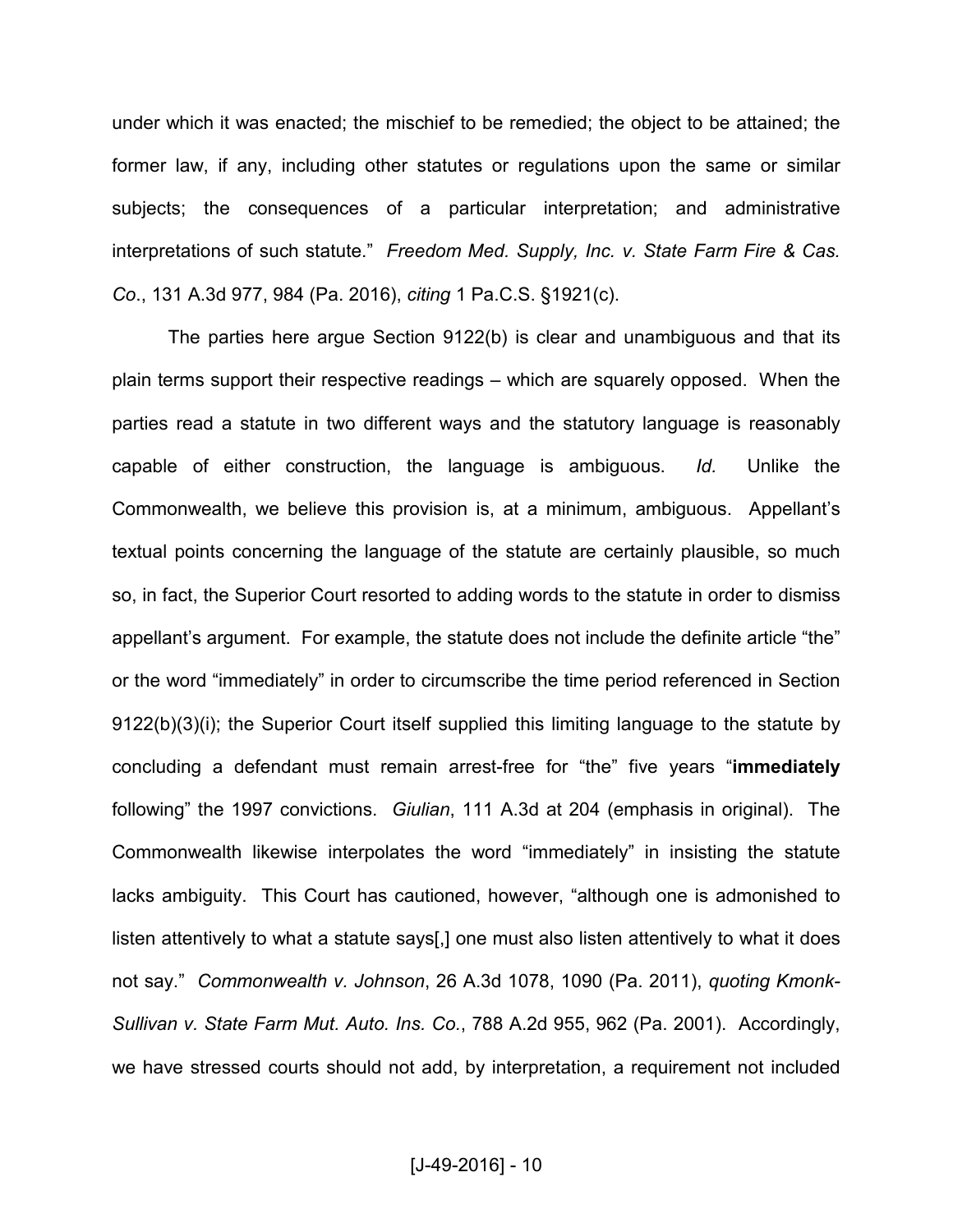by the General Assembly. *Johnson*, 26 A.3d at 1090, *citing Commonwealth v. Rieck Investment Corp.*, 213 A.2d 277, 282 (Pa. 1965).

 We also credit appellant's view the General Assembly's use of the present perfect tense "has been free of arrest" supports that the statute does not refer to any particular five-year period; again, it is notable the Superior Court altered the text in narrowing the scope of the provision. *See Giulian*, 111 A.3d at 204 ("Therefore, as Appellant **was** not free of arrest or prosecution for **the** five years following the 1997 offense, we discern no error or abuse of discretion in the trial court's order denying her petition to expunge the 1997 offense.") (emphasis added).

 For purposes of decision, we need not dispute that the contrary reading of the provision is also colorable as a textual matter, but it is notable the Superior Court and the Commonwealth easily demonstrate how much clearer the language could be if the provision actually included the terms "the" and "immediately" — or other terms of limitation. Finally, appellant successfully rebuts the Superior Court's concern her interpretation rendered the final phrase of the statute surplusage: the clause "following the conviction for that offense" reasonably bears the construction it merely establishes the possible start date for any five-year waiting period, *i.e*., the period is simply **after** the **conviction** for the subject summary offense. Under this reading, there is no surplusage.

Our determination the statute is ambiguous is further supported by viewing the language in its context as part of the overall statutory scheme. *See, e.g*., 1 Pa.C.S. §1921(a) (sections of statute should be read together and construed to give effect to all provisions); *Roethlein,* 81 A.3d at 822 (statutory words not to be interpreted in isolation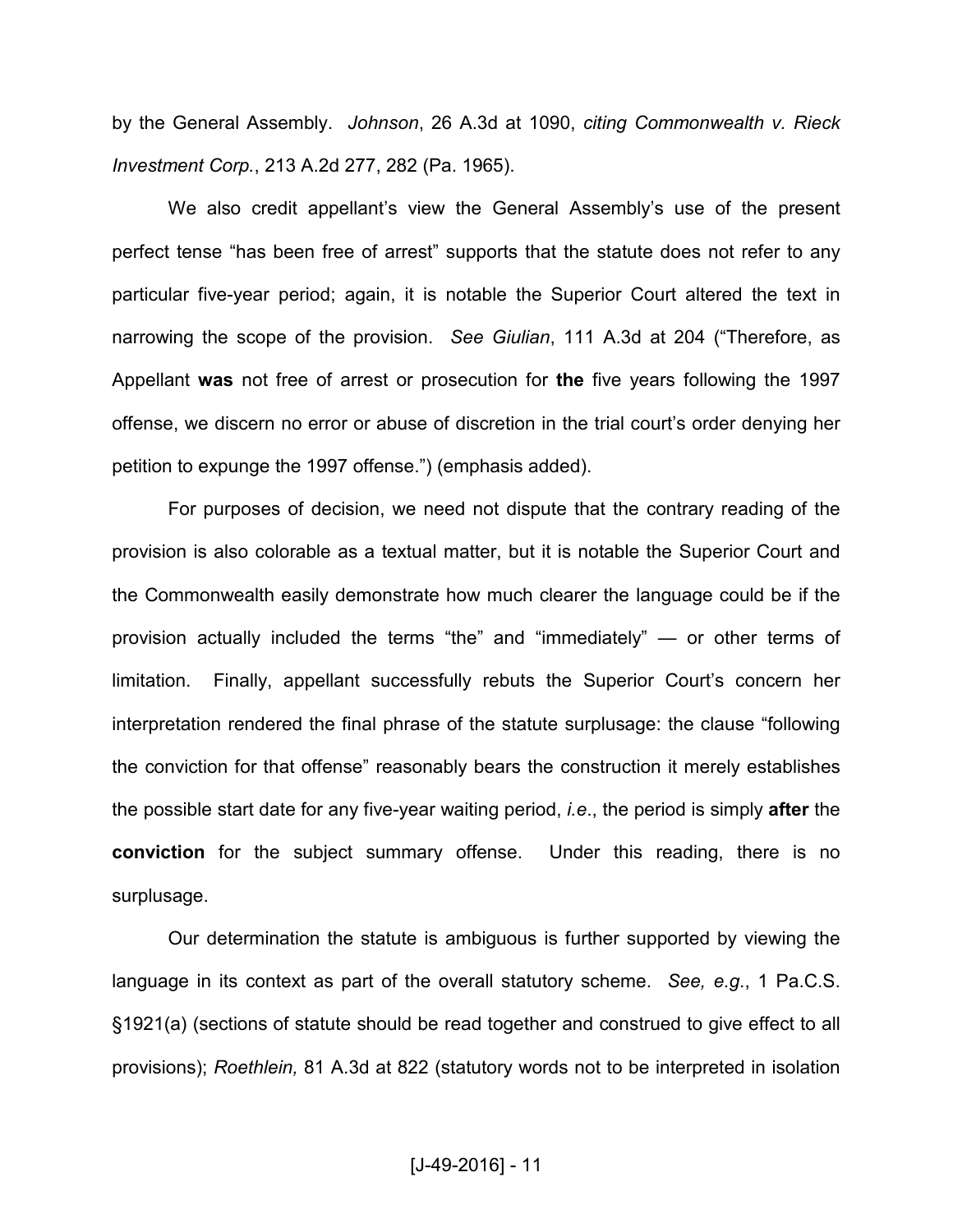but read with reference to context in which they appear); *Mishoe*, 824 A.2d at 1155 (same). *See also Sturgeon v. Frost*, \_\_ U.S. \_\_, \_\_, 136 S.Ct. 1061, 1070 (2016) ("Statutory language 'cannot be construed in a vacuum. It is a fundamental canon of statutory construction that the words of a statute must be read in their context and with a view to their place in the overall statutory scheme.'"). It is undisputed Section 9122 is designed to afford the prospect of expungement relief to certain individuals under specified circumstances. The statute embraces three distinct approaches: situations where expungement must be granted, situations where it cannot be granted, and situations where expungement is possible in the discretion of the trial court. For example, subsection (a) describes situations where criminal record history **must** be expunged. 18 Pa.C.S. §9122(a) (criminal history record information shall be expunged when no disposition has been recorded within 18 months of arrest and it is certified no action is pending, or when a person convicted of underage drinking attains 21 years of age and has satisfied all terms and conditions of sentence). $4$  Contrarily, subsection (b.1) describes situations where criminal history records can **never** be expunged. 18 Pa.C.S. §9122(b.1) (court shall not have authority to order expungement of arrest record where defendant was placed on Accelerated Rehabilitative Disposition for violation of certain enumerated offenses where victim is under 18 years of age). Finally, subsection (b) describes middle-ground situations where the court **may** grant expungement under certain conditions. 18 Pa.C.S. §9122(b). *Cf. Moto*, 23 A.3d at

 $\overline{\phantom{a}}$ 

<sup>4</sup>  *See Commonwealth v. Furrer*, 48 A.3d 1279, 1282 (Pa. Super. 2012) (expungement of defendant's guilty-plea conviction of underage drinking was statutorily required where conditions were met; denial of expungement was abuse of discretion).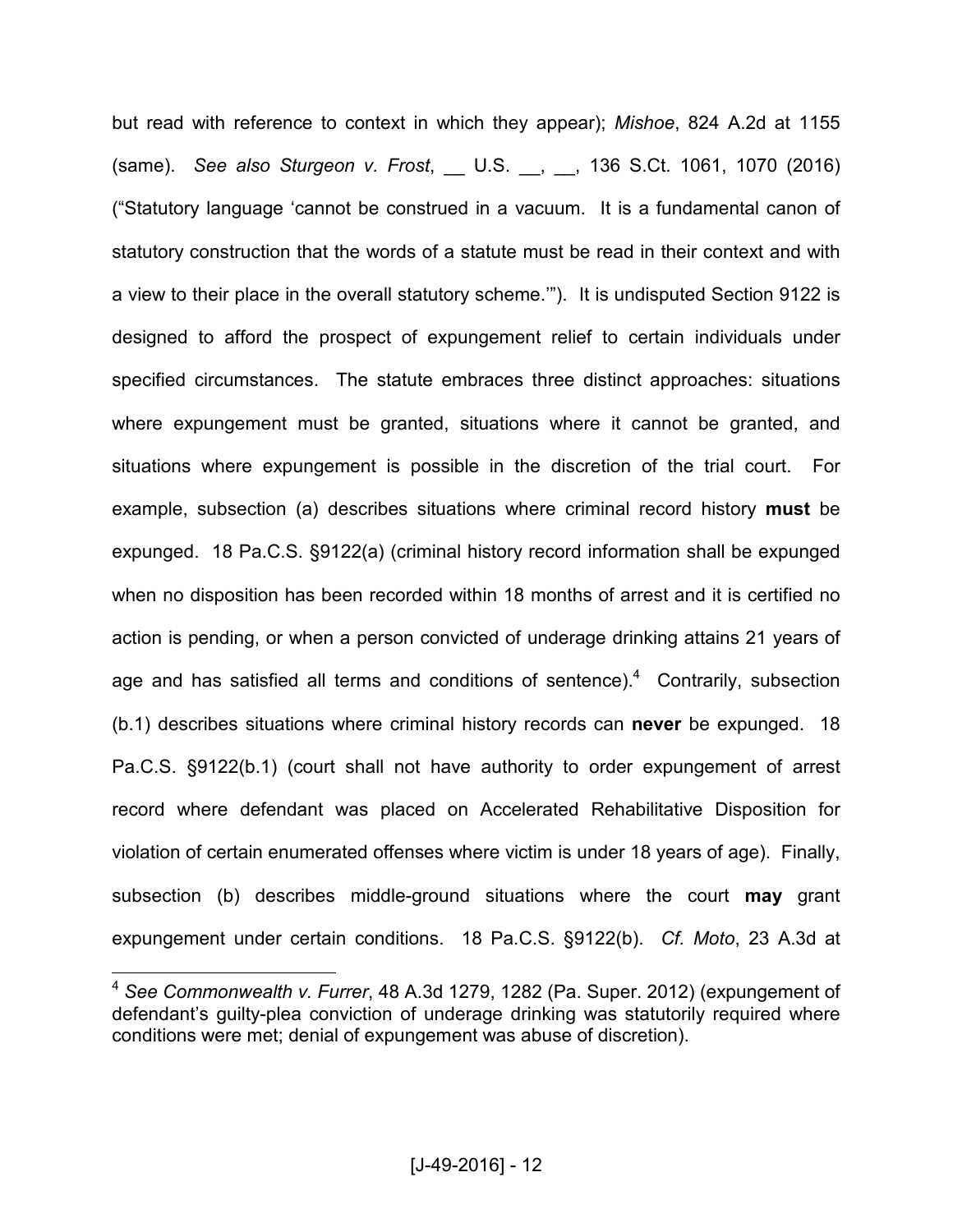1000 (Saylor, J., dissenting) ("Expungement is discretionary when sought to purge criminal history record information generally (*i.e*., to wipe the slate clean)."). Here, the reading of the Superior Court and the Commonwealth takes the provision framed in discretionary language and carves out an exception where expungement can never be secured. The overall structure of the statute weighs against this narrowing construction.

 Other statutory construction factors also weigh in favor of appellant's reading. Although the Superior Court affirmed the denial of expungement in this case, the panel nevertheless recognized the purpose of the expungement statute — the occasion and necessity for its enactment, the mischief to be remedied, and the object to be attained — is to ameliorate the "difficulties and hardships" that often result from an arrest record. *Giulian*, 111 A.3d at 203, *quoting Commonwealth v. Butler*, 672 A.2d 806, 808 (Pa. Super. 1996). "Expungement is a mechanism utilized to protect an individual's reputation from the stigma that accompanies an arrest record." *Wallace*, 97 A.3d at 319. Unlike the defendant in *Wallace*, who was denied expungement while still incarcerated for multiple, serious crimes, *see id*. at 322, appellant, whose minor offenses occurred long ago, when she was very young, and who has stayed arrest-free for almost two decades, is the kind of person who would benefit from the elimination of the perpetual stigma of her youthful misconduct.

*Amici* persuasively supplement appellant's argument in this regard by gathering and explaining current research and statistical information about the specific consequences experienced by individuals like appellant, with low-level offenses on their records, especially in this new era of easy online access to criminal records through inexpensive background checking services. *Amicus Curiae* Brief at 10, *citing*, *e.g*.,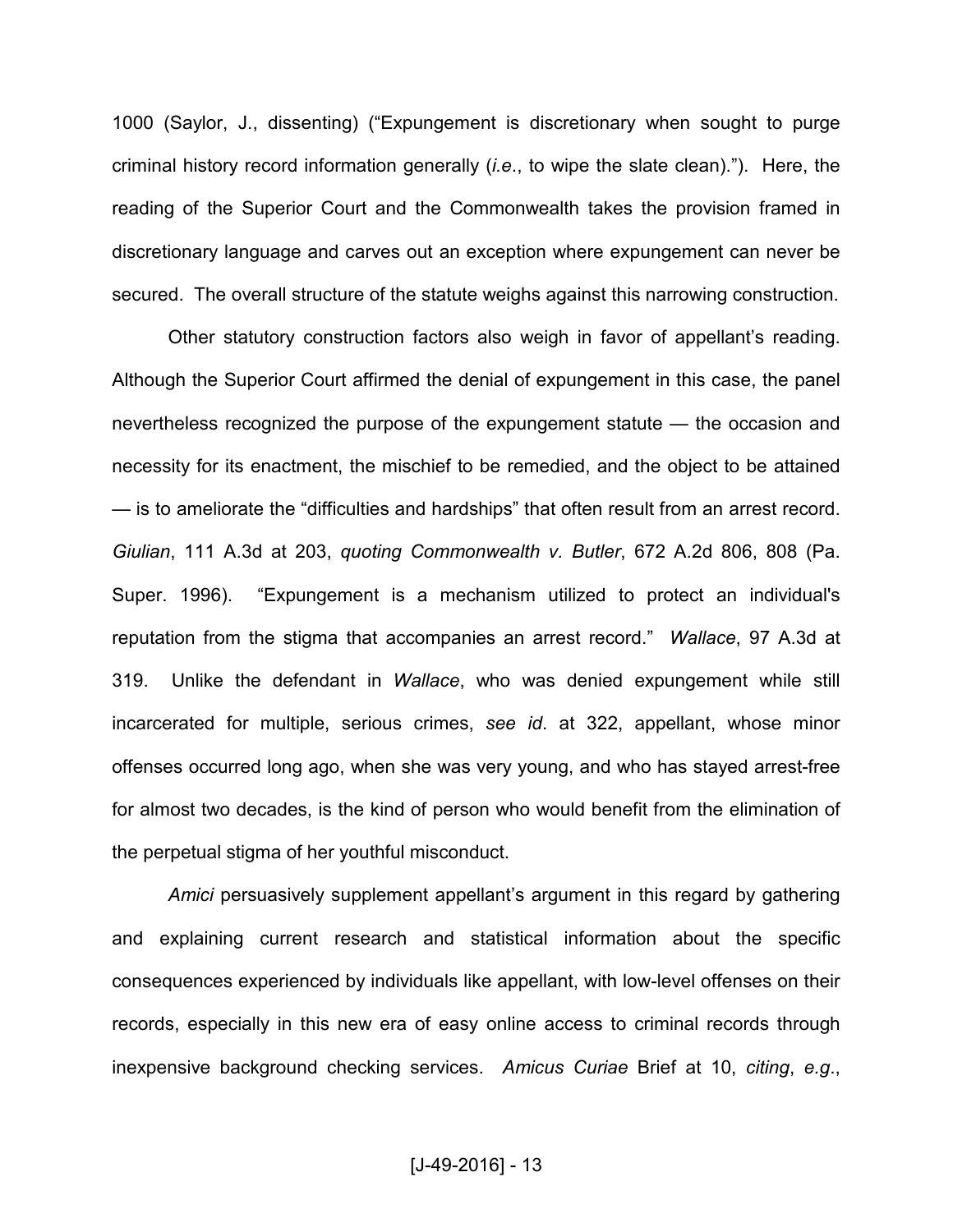NAT'L CENTER FOR STATE COURTS, PRIVACY/PUBLIC ACCESS TO STATE COURTS: STATE LINKS; Jenny Roberts, *Expunging America's Rap Sheet in the Information Age*, WASHINGTON COLLEGE OF LAW RESEARCH PAPER NO. 2015-3 (2015); *see id.* at 12 (in one survey, 11% of employers reported minor infraction would disqualify candidate from employment; in another study, researchers found existence of criminal record reduced likelihood of callback or job offer by nearly 50%); *see id*. at 11-18 (collecting information regarding barriers to employment, housing and education created by criminal records). The intended remedial impact of the expungement statute with respect to low-level offenses reveals obvious practical humanitarian objectives, which counsel us to construe the statutory language liberally in favor of appellant. *See, e.g., School Dist. of Phila.*, 117 A.3d at 242.<sup>5</sup>

 Accordingly, in our judgment, appellant's construction of the statute is more persuasive. Moreover, the lower courts' contrary, stricter reading of the statute has yielded an unreasonable result: appellant's 1998 conviction has been expunged while the older ones remain intact and, by the lower courts' reasoning, those 1997 offenses can **never** be expunged, even if another sixteen, or fifty, arrest-free years elapse. We hold this is not a result the Legislature intended. Instead, we hold appellant is eligible

**EXECON TEN THE COURT TE THE COURTED THE COURT 10 THE COURT 10 THE 10**<br><sup>5</sup> The Court is not bound by the parties' agreement the statute is penal in nature and thus, under the rule of lenity, subject to strict construction against the Commonwealth and in favor of appellant. *See Commonwealth v. Spruill*, 80 A.3d 453, 460 (Pa. 2013) ("the parties' agreement on a legal issue does not control this Court's independent judgment") (citing cases). Justice Baer's concurrence correctly notes the difference in the standards applicable when a statute is deemed remedial or is deemed penal; Justice Baer also correctly notes that, for purposes of decision here, either conclusion would require a construction favoring appellant, and we therefore need not definitively resolve whether the higher standard ("strict construction") attending penal provisions applies.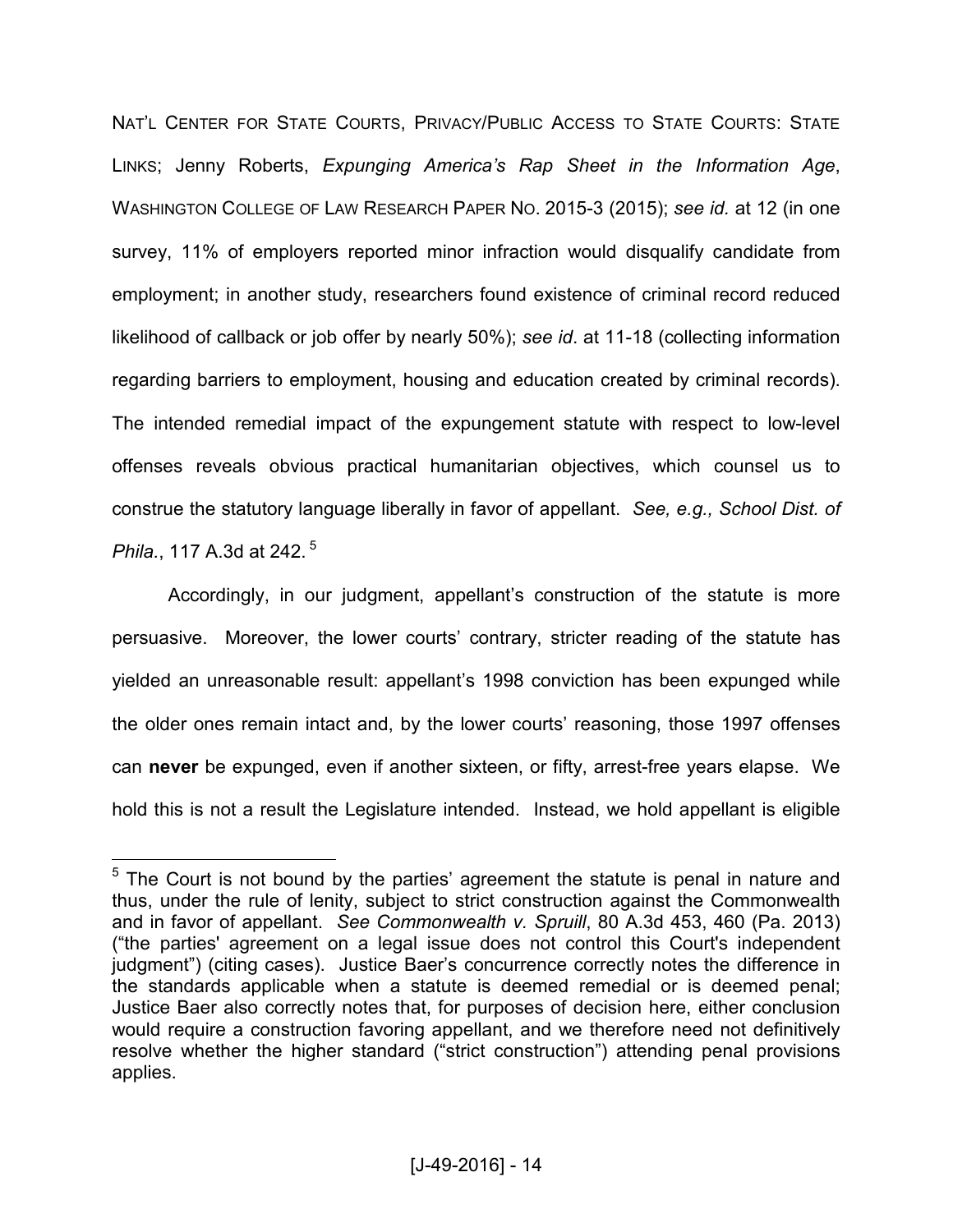for expungement of the criminal history record of her 1997 harassment and public drunkenness convictions.

 Finally, regarding the Commonwealth's somewhat tautological argument that the trial court did not abuse its discretion because appellant was ineligible for expungement, we note the trial court did not purport to exercise its discretion; the court held instead appellant was not eligible for expungement as a matter of law pursuant to its reading of the statute. Trial Court Opinion, 7/16/14, slip op. at 4. Accordingly, we remand to the trial court for consideration of all factors relevant to the discretionary determination of whether appellant's summary offenses should be expunged. *See, e.g*., *Wexler*, 431 A.2d at 879 (factors to consider in deciding whether to expunge criminal record include (1) strength of Commonwealth's case; (2) Commonwealth's reasons for wishing to retain records; (3) petitioner's age, criminal record, and employment history; (4) length of time between arrest and petition to expunge; and (5) adverse consequences resulting from denial).

Reversed and remanded for further proceedings. Jurisdiction relinq uished.

Chief Justice Saylor and Justices Donohue and Wecht join the opinion.

Justice Baer files a concurring opinion which Justice Todd joins.

Justice Wecht files a concurring opinion.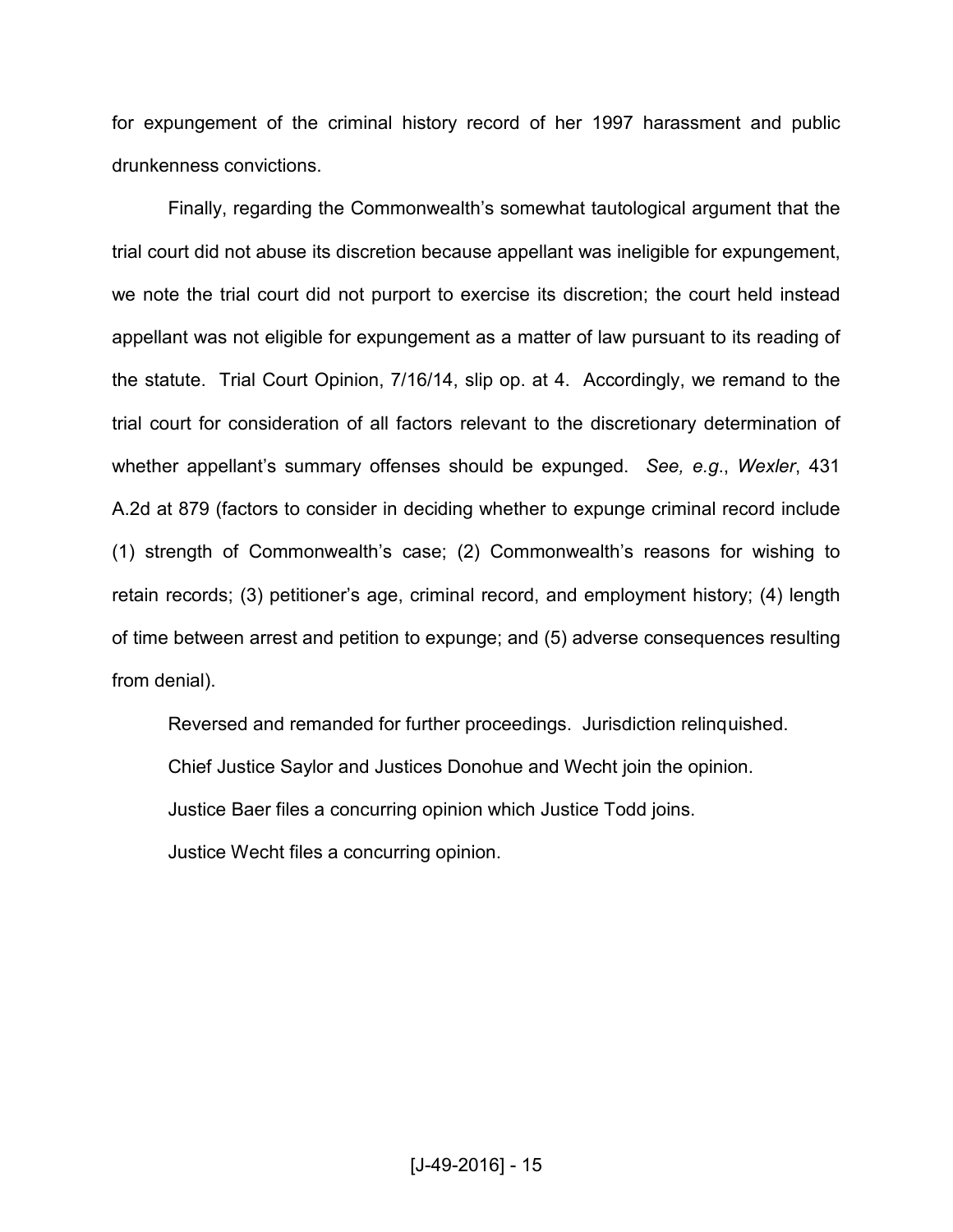# **[J-49-2016] [MO: Dougherty, J.] IN THE SUPREME COURT OF PENNSYLVANIA MIDDLE DISTRICT**

| COMMONWEALTH OF PENNSYLVANIA. | : No. 75 MAP 2015                                                                                                              |
|-------------------------------|--------------------------------------------------------------------------------------------------------------------------------|
| Appellee                      | Appeal from the Order of the Superior<br>Court at No. 906 MDA 2014 dated<br>: February 23, 2015 Affirming the Order            |
| v.                            | : of the Centre County Court of Common<br>: Pleas, Criminal Division, at No. CP-14-<br>: MD-0000836-2013 dated April 30, 2014. |
| VICTORIA C. GIULIAN,          | ARGUED: April 6, 2016                                                                                                          |
|                               |                                                                                                                                |

## **CONCURRING OPINION**

### **JUSTICE BAER DECIDED: July 19, 2016**

I concur in the result. I agree that Appellant, Victoria Giulian, is not statutorily barred from seeking an expungement of her 1997 conviction under 18 Pa.C.S. § 9122(b)(3)(i). I write separately to provide my statutory analysis, and to stress that this case does not require the Court to determine whether expungement statutes are penal or remedial for purposes of statutory construction.

Like the majority, I find ambiguity in the language of Subsection 9122(b)(3)(i), providing that an individual may petition for expungement of a summary offense when she "has been free of arrest or prosecution for five years following the conviction for that offense." 18 Pa.C.S. § 9122(b)(3)(i). As written, the language leaves open the question: during what five-year period must an individual be free from arrest? Is it, as Appellant argues, "any" five year period following conviction; or is it, as the Commonwealth argues, "the" five-year period "immediately" following the conviction? Because Subsection 9122(b)(3)(i)'s language is "reasonably capable of either construction," the statute is indeed ambiguous. Freedom Med. Supply, Inc. v. State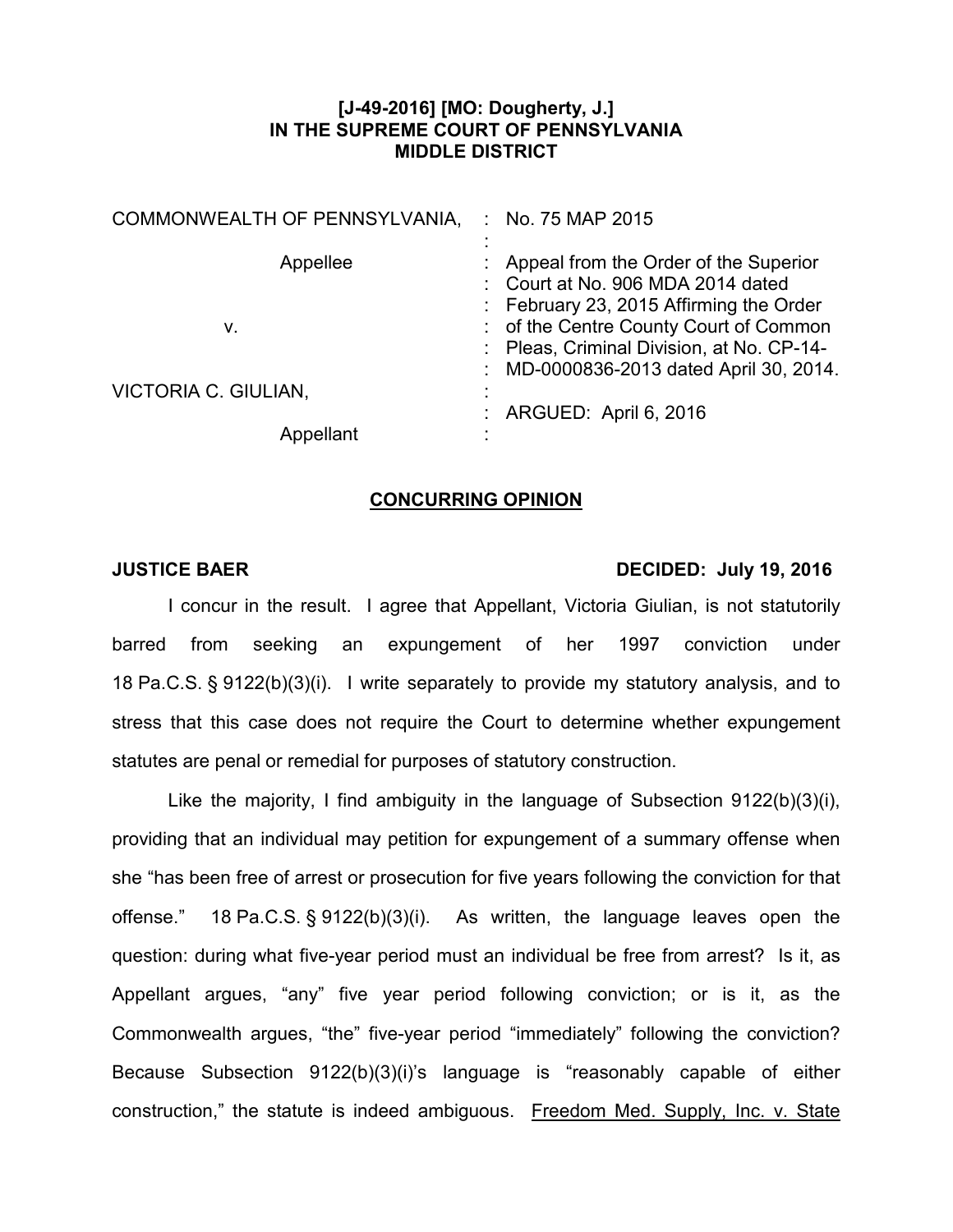Farm Fire & Cas. Co., 131 A.3d 977, 984 (Pa. 2016). Upon closer review, however, it becomes apparent that Appellant's interpretation is the more persuasive construct.

First, as a principle of statutory construction, we may add words or phrases in construing a statute only if they are "necessary to the proper interpretation of a statute" and "do not conflict with its obvious purpose and intent, nor in any way affect its scope and operation." 1 Pa.C.S. § 1923(c). As mentioned above, both interpretations arguably require us to read in missing words to clarify the applicable five-year period. However, accepting the Commonwealth's suggestion – adding "the" and "immediately" – significantly limits the scope of who may be eligible for an expungement. Specifically, the Commonwealth's interpretation excludes individuals, such as Appellant, from seeking an expungement, notwithstanding that they have been arrest-free well past multiple five-year periods following their conviction.

On the other hand, Appellant's suggestion – adding "any" – does not significantly alter or limit the statutory language of Subsection 9122(b)(3)(i), because the statute as written has no limitation on which five-year period would suffice, indicating that any fiveyear period is acceptable. Thus, adding the word "any" helps to clarify the legislature's intent, rather than significantly alter it. Moreover, regardless of whether we apply the penal or remedial standard of statutory construction,<sup>1</sup> we construe the statute in favor of Appellant, and therefore, her suggestion of adding "any" is more appropriate than the Commonwealth's suggestion to add "the" and "immediately."

Next, when conducting statutory interpretation, "[w]ords and phrases shall be construed according to rules of grammar and according to their common and approved usage." 1 Pa.C.S. § 1903(a). Here, the General Assembly's use of the past perfect

 1 A discussion of remedial and penal standards of statutory construction is set forth *infra* at 4-5.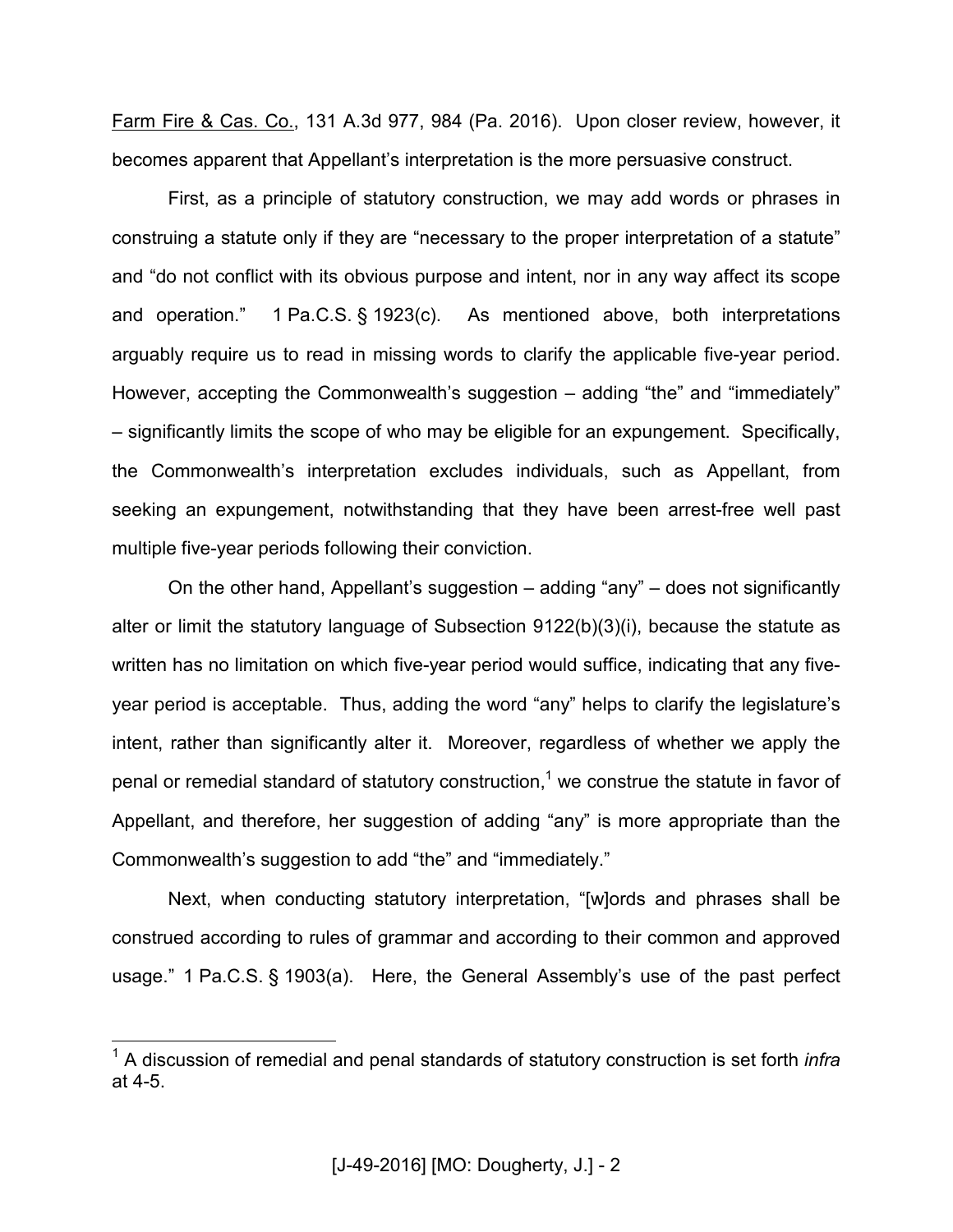tense "has been" is instructive. The phrase "has been" implies that the five-year period could be any five-year period following conviction ending with the most recent one. To accept the Commonwealth's argument that the General Assembly intended the statute to include only the first five-year period immediately following conviction would require a change of "has been" to "was." Otherwise, as Appellant points out, the statute would read: "An individual . . . has been free of arrest or prosecution for [the] five years [immediately] following the conviction," which, grammatically, is awkward. See Appellant's Brief at 16. If that was the Legislature's intent, the statutory provision would properly take the past tense, *i.e.*, requiring that Appellant "was free of arrest or prosecution for the five years immediately following conviction." Thus, Appellant's interpretation is more grammatically accurate, weighing in favor of her interpretation.

Third, Appellant rebuts the Commonwealth's strongest argument that her interpretation renders "following the conviction for that offense" to be mere surplusage. At first blush, the Commonwealth's argument seems plausible: if the General Assembly intended the arrest-free period to be "any" five-year period after conviction, then it would not have had to say "following the conviction," and instead could have said simply that a petitioner must be "free of arrest for five years." According to the Commonwealth, adding "following the conviction" indicates the intent that the five-year period must occur immediately following the conviction. However, Appellant posits that the "following the conviction" language is necessary to set the start date of the five-year period. Appellant suggests other reasonable starting points that the General Assembly could have selected instead, such as: 1) "following final release from confinement or supervision," the starting point used in 18 Pa.C.S. § 9122(b)(1), governing expungement eligibility for individuals over 70 years of age; or 2) a certain time period since "the individual has satisfied all terms and conditions of the sentence imposed for the violation," which is contained within 18 Pa.C.S. § 9123(a)(2.2), governing expungement eligibility for certain

[J-49-2016] [MO: Dougherty, J.] - 3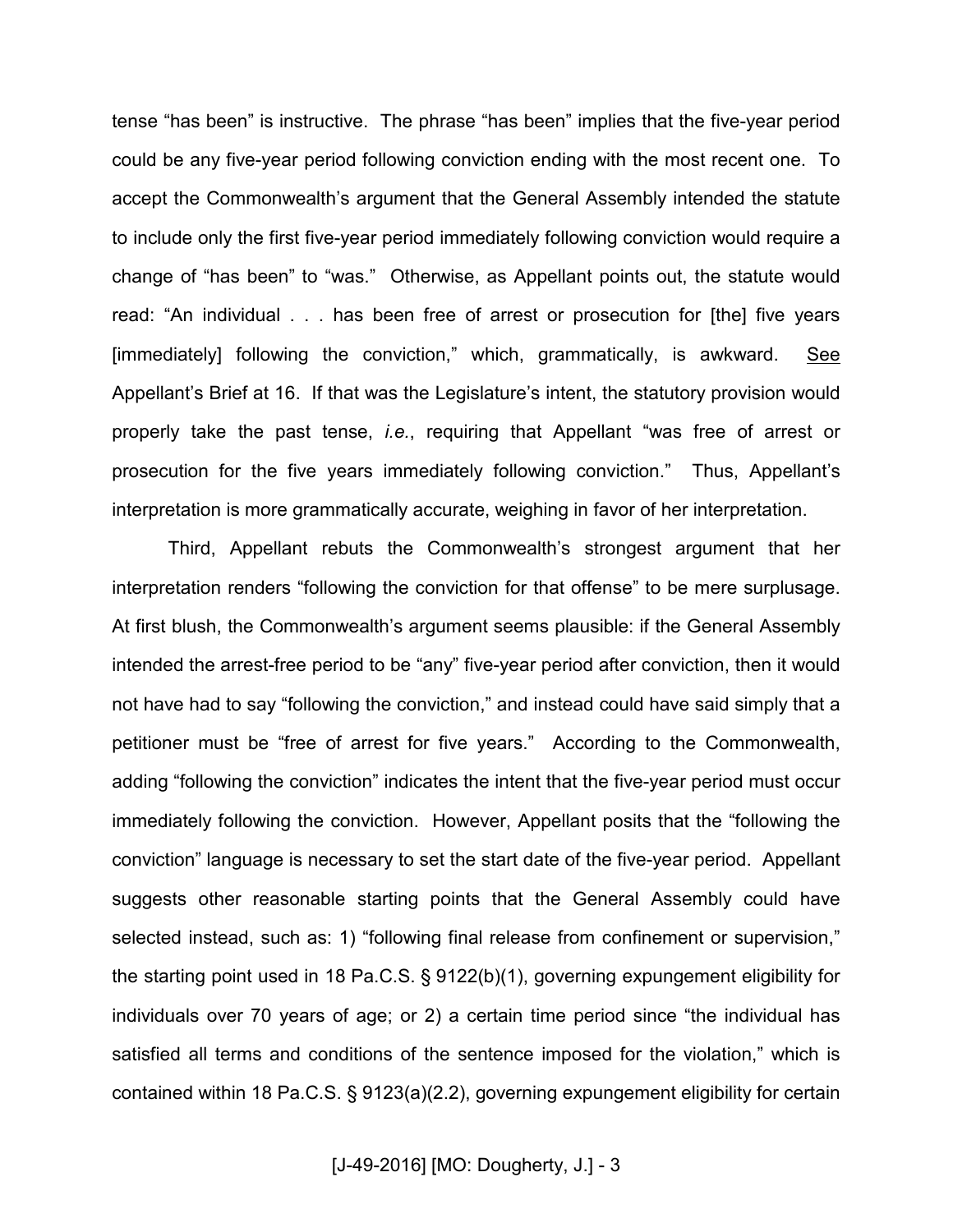juvenile records. In light of these other reasonable possibilities, it appears correct that the language "following the conviction" is necessary to discern the earliest possible start date for the five-year waiting period, and therefore, is not rendered meaningless by Appellant's interpretation.

Finally, the Commonwealth's interpretation is simply unreasonable, as aptly highlighted by Justice Wecht's concurring opinion. See Concurring Op. at 2 (Wecht, J.). As my colleague observed, the Commonwealth's interpretation would allow for an individual to reoffend every five years and one day and be eligible, subject to the trial court's discretion, for expungement of every offense, yet preclude an individual like Appellant from receiving an expungement even if she had been arrest-free for fifty years.

For all of these reasons, I find Appellant's interpretation much more persuasive than that of the Commonwealth. I point out that the sole issue before us is whether Appellant is eligible to seek expungement for her 1997 conviction. The only facts relevant to whether Appellant is statutorily eligible for expungement is whether she seeks to expunge a summary conviction and whether she has been arrest-free for a five-year period since her conviction for that offense. Any discussion of the general expungement scheme or the factors a trial court should consider when deciding whether to grant an expungement petition is irrelevant to the determination that she is eligible to seek expungement.

To the extent that the majority discusses the penal/remedial rules of construction, it is worth explaining that we need not decide which one applies to Subsection 9122(b)(3)(i) in this case or should be applied in future expungement cases.<sup>2</sup> To

**EXECUTE:**<br><sup>2</sup> I believe this point is important because this issue is not settled in Pennsylvania law, despite the concession by the Commonwealth in this case that the statute is penal, and the suggestion by the Superior Court below to the same effect. See Commonwealth's Brief at 9 ("[S]ince [Subsection] 9122(b)(3)(i) is a penal statute, the rule of lenity" (continued...)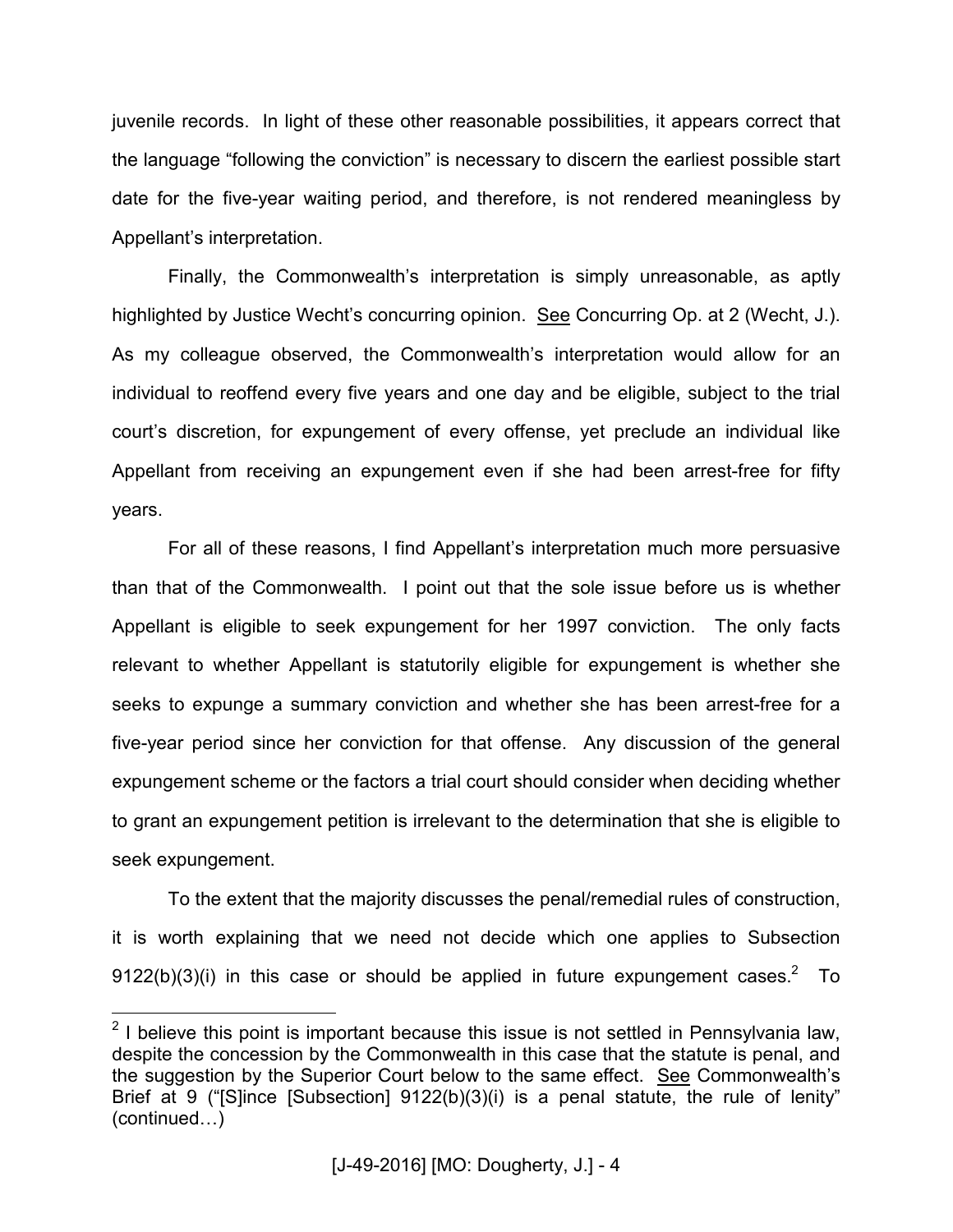reiterate briefly, if a statute is penal in nature, the rule of lenity applies so that any ambiguity must be strictly construed in favor of a defendant. 1 Pa.C.S. § 1928(b)(1) (providing that penal statutes "shall be strictly construed"); see also Commonwealth v. Fithian, 961 A.2d 66, 74 (Pa. 2008) (explaining that where ambiguity exists in a penal statute it should be interpreted in the light most favorable to the accused). On the other hand, if a statute is remedial legislation, then the statute should be "construed liberally to effectuate its humanitarian objectives." School Dist. of Phila. v. WCAB (Hilton), 117 A.3d 232, 242 (Pa. 2015). These two rules of construction, in this case, seem to arrive at the same result: ambiguity in Subsection 9122(b)(3)(i) should be resolved in Appellant's favor under both rules because Appellant was at one time the accused, and she is the intended beneficiary of the statute's humanitarian objectives.

However, I caution that the rules of construction utilize different language. Although they have similar effects, the rule of lenity uses stronger language, that of strict construction, whereas remedial legislation must be liberally construed, a seemingly lower standard. Here, I conclude that Appellant's position is superior even applying the lesser remedial legislation standard, and thereby avoid any suggestion as to which rule applies to future interpretations of expungement statutes.

Justice Todd joins this concurring opinion.

 $\overline{a}$ 

<sup>(</sup>Lcontinued)

applies.); Commonwealth v. Giulian, 111 A.3d 201, 204 (Pa. Super. 2015) (suggesting that the rule of lenity would apply in this case if the statute was ambiguous, but ultimately determining that the statute is not ambiguous). In fact, an *en banc* Superior Court determined that the juvenile expungement statute, found at 18 Pa.C.S. § 9123(a), is remedial and not penal. In re A.B., 987 A.2d 769, 780 (Pa. Super. 2009).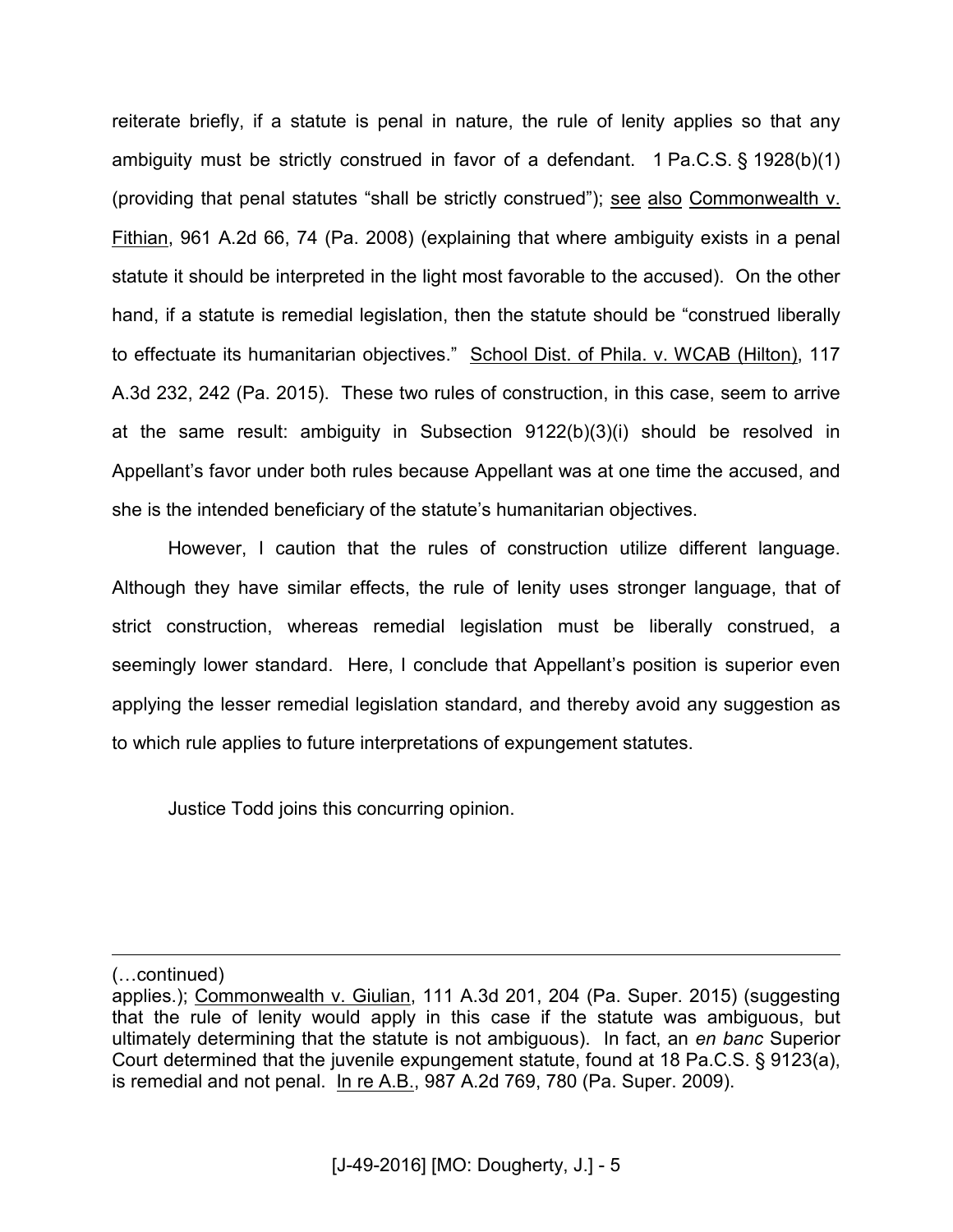# **[J-49-2016] [MO: Dougherty, J.] IN THE SUPREME COURT OF PENNSYLVANIA MIDDLE DISTRICT**

| COMMONWEALTH OF PENNSYLVANIA. | : No. 75 MAP 2015                                                                                                            |
|-------------------------------|------------------------------------------------------------------------------------------------------------------------------|
| Appellee                      | Appeal from the Order of the Superior<br>: Court at No. 906 MDA 2014 dated<br>: February 23, 2015 Affirming the Order        |
| v.                            | : of the Centre County Court of Common<br>: Pleas, Criminal Division, at No. CP-14-<br>MD-0000836-2013 dated April 30, 2014. |
| VICTORIA C. GIULIAN,          | ARGUED: April 6, 2016                                                                                                        |
| Appellant                     |                                                                                                                              |

### **CONCURRING OPINION**

## **JUSTICE WECHT DECIDED: July 19, 2016**

I join the learned Majority's opinion in full. I agree that the operative language of 18 Pa.C.S. § 9122(b)(3)(i) is ambiguous, and that Victoria Giulian presents the correct interpretation of the statute. The Majority aptly depicts the absurd and unreasonable results that a contrary construction would engender. I write separately to identify a peculiar consequence that would follow from the Commonwealth's suggested interpretation of 18 Pa.C.S. § 9122(b)(3)(i), which further illustrates the untenable nature of the Commonwealth's position.

In construing ambiguous statutory language, "we presume to be erroneous any interpretation that leads to an absurd or unreasonable result." Freedom Med. Supply, Inc. v. State Farm Fire & Cas. Co., 131 A.3d 977, 984 (Pa. 2016); 1 Pa.C.S. § 1922(1). I agree with the Majority's assessment that the Commonwealth's reading of the statute yields an unreasonable result, in that the 1997 offenses never may be expunged, while,